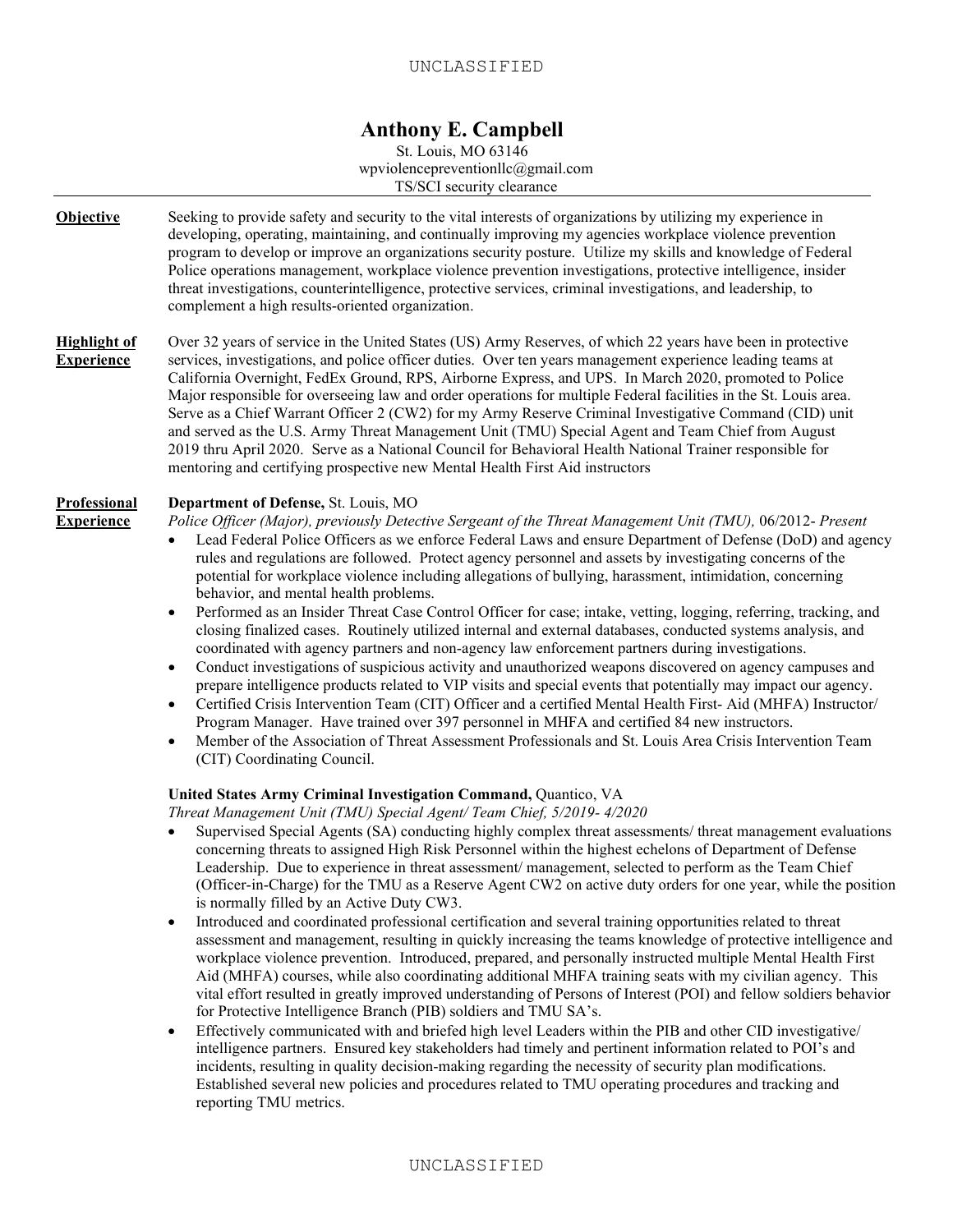• Maintained continuous communication with intelligence agencies and local, state, Federal, and tribal law enforcement partners to ensure seamless information flow regarding POI's during the threat assessment and throughout the threat mitigation plans. Developed strong relationships with the FBI Behavioral Analysis Unit (BAU) and the Pentagon Force Protection Agency (PFPA), which were instrumental in several of our threat cases due to the joint-nexus.

### **Department of Defense,** St. Louis, MO/ Fort Belvoir, VA

*Counterintelligence Officer*, 05/2011- 06/12

- Served as a credentialed counterintelligence officer conducting research and analysis of agency programs and future procurements and proposed foreign company investment in U.S. companies.
- Utilized classified and open source databases to detect Key Management Personnel (KMP)/ Foreign Ownership, Control, or Influence (FOCI) and/ or counterintelligence concerns.
- Utilized Power Point and verbal communication to brief agency Leadership on the mission of our branch and collaborate with counterintelligence counterparts regarding Supply Chain Risk Management (SCRM) issues.

#### **E-merging Technologies Group, Inc. for the Department of Defense,** St. Louis, MO

*Contractor,* 10/2010- 05/2011

- Managed the master deployment schedule, database and all scheduling documentation for all civilian, government, and contractor deployers worldwide. Recruited agency personnel to fill critical overseas missions.
- Investigated and resolved discrepancies between various external contractor deployment schedules and the primary agency deployment schedule.
- Prepared and submitted various Microsoft word and Excel reports via e-mail and briefed agency leadership on challenges in filling deployment positions and recommended resolutions.

#### **United States Army Criminal Investigation Command,** Fort Belvoir, VA

*Special Agent,* 9/2009- 9/2010; 2010- Present (US Army Reserves)

- Provided professional protective services for the top civilian and military officials in the Department of Defense. Professionally communicated with principals when appropriate and as necessary.
- Served as Assistant Special Agent in Charge for Principals travel events. Responsible for preparing case files and coordinating travel and lodging for the protective services detail, coordinating with Federal to local law enforcement elements, conducting reconnaissance and surveillance detection on necessary routes and event location and written surveys of key sites.
- Performed as Shift Lead (SL), Personal Security Officer (PSO), limousine driver, and advance agent on several occasions. Responsible for motorcade operations, coordinating arrivals with advance team or motorcade (depending on my role that day), and close in security of principal. My team had zero motor vehicle related accidents and had zero security issues during our deployment.
- Reviewed threat assessments and intelligence reports to prepare risk management matrixes to reduce opportunities for injury to the Principal and detail members and briefed superiors on the mission plan, threat level and risk mitigation strategies for event. Conducted open source research of sites and locations to be visited for any apparent security threats and concerns.

### **United States Army Criminal Investigation Command,** Fort Leonard Wood, MO

*Special Agent,* 2/2009- 9/2009

- Conducted over 100 felony criminal investigations related to sex crimes, attempted murder, child abuse, possession of child pornography, unknown death, missing persons, hate crimes, counterfeit currency, and copyright infringement, while maintaining a 95% solve rate.
- Recovered over \$45,000.00 in US Government and personal funds and property through long term and comprehensive investigative efforts of fraud and larceny.
- Processed over 80 items of evidence without any discrepancies.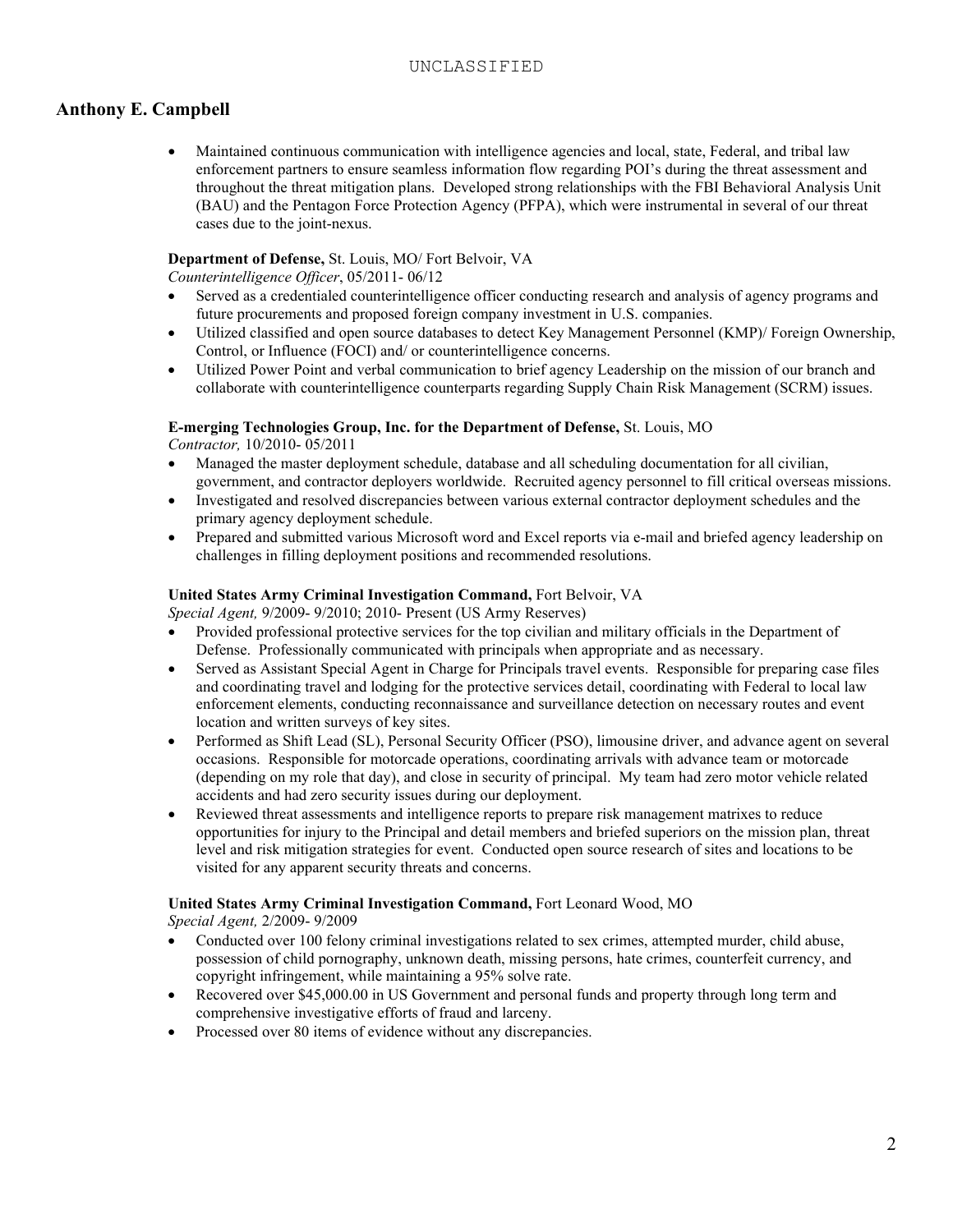### **California Overnight/ Express Messenger Service**, Phoenix, AZ; San Jose, CA

*Facility Manager,* 8/2000- 10/2007

- Primary manager for the daily operations, security, personnel, maintenance, equipment, and vehicles for an overnight delivery company and a same day courier company with a combined staff of approximately 30 office personnel and 75 drivers servicing California and Arizona. Oversaw a budget of over \$2 million annually.
- Maintained 100% accountability of all vehicles, equipment, and supplies and conducted investigations of thefts, pilferage, and destruction of assets. Successfully passed all inventories and audits to include the annual physical security audit. My team routinely exceeded Leadership and customer expectations for the budget, customer satisfaction, and internal process audits.
- Developed strong teams allowing my Leadership to utilize me to manage multiple facilities simultaneously and oversaw the hub operations for over two years. Oversaw the development of our state-of-the-art hub in California so that senior management was not required to do so themselves.

### **Education**

- Master of Human Resources and Organizational Development, University of San Francisco (December 2005), GPA 3.615.
- Bachelor of Science (BS), Marketing, University of Missouri, St. Louis, MO (1997)
- Applied Science in Management and Supervision, Florissant Valley Community College (1993)
- Mental Health First- Aid (USA) National Trainer and Instructor certified (Adult, Public Safety, Veterans curriculum)
- US Army instructor qualified

### **Civilian Schools**

### **Attended**

|                         |           | The Reid Basic and Advanced Interview Courses, St. Louis, MO               | 2018 |
|-------------------------|-----------|----------------------------------------------------------------------------|------|
|                         | $\bullet$ | National Insider Threat Task Force Hub Operations Course, VA               | 2017 |
|                         | $\bullet$ | FBI Violent Crimes and Criminal Profiling Course, FLETC, SC                | 2017 |
|                         | $\bullet$ | Understanding the Psychological Dynamics of Active Shooters, St. Louis, MO | 2017 |
|                         | $\bullet$ | Law Enforcement with Veterans CIT training, St. Louis, MO                  | 2016 |
|                         | $\bullet$ | Basic Tactical Medicine Course, Charleston, VA                             | 2015 |
|                         |           | The High- Value Detainee Interrogation Group (HIG)                         |      |
|                         |           | Cognitive Interviewing Course, 40 hours                                    | 2015 |
|                         | $\bullet$ | Crisis Intervention Team (CIT) Training for Veterans and Law               |      |
|                         |           | Enforcement, Arnold, MO, 24 hours                                          | 2015 |
|                         | $\bullet$ | Advanced CIT, St. Louis, MO, 8 hours                                       | 2015 |
|                         | $\bullet$ | Crisis Intervention Team Training (CIT), St. Louis, MO, 40 hours           | 2015 |
| <b>Military Schools</b> |           |                                                                            |      |
| Attended                |           |                                                                            |      |
|                         | ٠         | Child Abuse Prevention Investigative Techniques w/ 3 Day Add on            | 2018 |
|                         |           | <b>USAMPS, FLWMO</b>                                                       |      |
|                         | ٠         | Warrant Officer Advanced Course, USAMPS, FLWMO                             | 2016 |
|                         | ٠         | Special Victims Capability Course (SVCC), USAMPS, FLETC                    | 2015 |
|                         | ٠         | United States Army Criminal Intelligence Course, USAMPS, FLWMO             | 2014 |
|                         | ٠         | U.S. Army CID Warrant Officer Basic Course, USAMPS, FLWMO                  | 2013 |
|                         | ٠         | Warrant Officer Candidate Course (WOCS), Ft. Rucker, AL                    | 2013 |
|                         | ٠         | Advanced Crime Scene Investigative Techniques Course,                      |      |
|                         |           | <b>USAMPS, FLWMO</b>                                                       | 2011 |
|                         | ٠         | Anti-Terrorism and Evasive Driving Course, USAMPS, FLWMO                   | 2009 |
|                         | ٠         | Protective Services and Anti-Terrorism Driving, USAMPS, FLWMO              | 2008 |
|                         | ٠         | Apprentice Special Agent Course (ASAC)- Ph 4, USAMPS, FLWMO                | 2008 |
|                         | ٠         | Apprentice Special Agent Course (ASAC)- Ph 2, USAMPS, FLWMO                | 2007 |
|                         | ٠         | Apprentice Special Agent Course (ASAC)- Ph 1/3 (Non-Resident)              | 2007 |